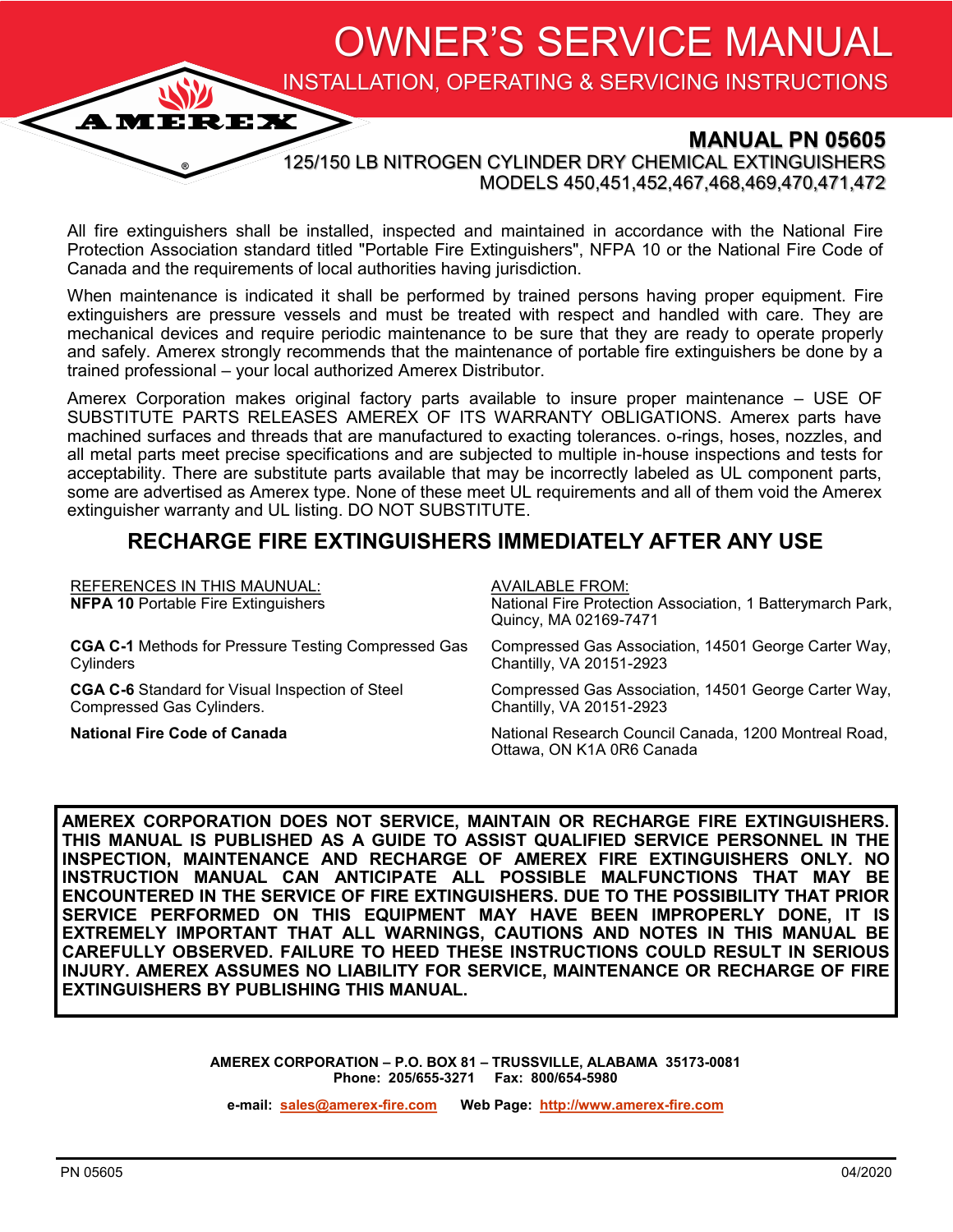## **INTRODUCTION**

**THIS MANUAL IS ATTACHED TO EVERY NEW EXTINGUISHER SHIPPED FROM THE FACTORY. IT CONTAINS VALUABLE INFORMATION WHICH SHALL BE STUDIED BY EVERYONE WHO WILL USE OR SERVICE THE EXTINGUISHER. THE MANUAL SHALL BE STORED IN A CONVENIENT LOCATION FOR EASY REFERENCE.**

## **PREPARING YOUR NEW WHEELED EXTINGUISHER FOR USE**

1. REMOVE ALL SHIPPING STRAPS AND WRAPPINGS FROM UNIT. REMOVE ATTACHED MANUAL AND REVIEW FOR PROPER INSTALLATION AND USE OF YOUR EXTINGUISHER. THIS WHEELED EXTINGUISHER IS FILLED AT THE FACTORY.

2. EXAMINE THE EXTINGUISHER FOR SHIPPING DAMAGE. IF ANY DAMAGE IS NOTED, CONTACT DELIVERING CARRIER AND REQUEST INSPECTION BEFORE REMOVING FROM PALLET.

3. REMOVE EXTINGUISHER FROM PALLET.

4. DISCONNECT DISCHARGE HOSE ASSEMBLY FROM AGENT CYLINDER. MAKE SURE HOSE AND NOZZLE IS UNOBSTRUCTED. VERIFY MOISTURE SEAL IS UNDAMAGED AND PROPERLY SEATED ON THE AGENT CYLINDER DISCHARGE FITTING.

5. RECONNECT THE DISCHARGE HOSE TO THE AGENT CYLINDER AND WITH THE VALVE IN THE CLOSED (FORWARD) POSITION, PLACE IT IN THE HOLDER ON THE HOSE RACK.

6. REMOVE THE AGENT CYLINDER FILL CAP AND EXAMINE THE AGENT FOR PROPER TYPE AND CONDITION. REPLACE THE FILL CAP TIGHTLY.

7. REMOVE THE NITROGEN CYLINDER SHIPPING CAP. SAVE THE CAP AS IT MUST BE INSTALLED WHENEVER THE CYLINDER IS TRANSPORTED. CHECK THE CYLINDER PRESSURE. THE GAUGE SHALL READ APPROXIMATELY 2015 PSI (13.9 MPa) AT 70°F (21°C) AMBIENT TEMPERATURE. THE "T" HANDLE VALVE SHALL HAVE A PULL PIN AND TAMPER SEAL INSTALLED.

8. REMOVE AND SAVE THE SAFETY VENT PLUG INSTALLED ON OUTLET OF T-HANDLE GAS CYLINDER VALVE. CONNECT THE GAS SUPPLY HOSE FIRMLY INTO THE NITROGEN CYLINDER VALVE MAKING SURE HOSE IS KINK FREE.

9. RECORD THE DATE THE EXTINGUISHER IS PLACED INTO SERVICE ON THE INSPECTION TAG AND ATTACH IT TO THE EXTINGUISHER. REMOVE THE PREPARING YOUR NEW WHEELED EXTINGUISHER FOR USE INSTRUCTION TAG.

## **INSTALLATION**

#### **WARNING: DO NOT PLACE THIS EXTINGUISHER CLOSE TO A POTENTIAL FIRE**

Do not place this extinguisher close to a potential fire hazard. Amerex recommends location no less than a 50 foot distance from the hazard while leaving an unobstructed access. Avoid placing it in an extremely hot or cold place. The operational temperature range for this extinguisher is -65°F to +120°F (-54°C to +49°C). The extinguisher shall be adequately protected if temperatures outside of this range are anticipated. Keep the extinguisher clean and free from dirt, ice, chemicals and any contaminants that may interfere with its proper operation. DO NOT FUNCTIONALLY TEST THIS FIRE EXTINGUISHER. (Testing or any use may cause the extinguisher to gradually lose pressure over a period of time and make the extinguisher ineffective.)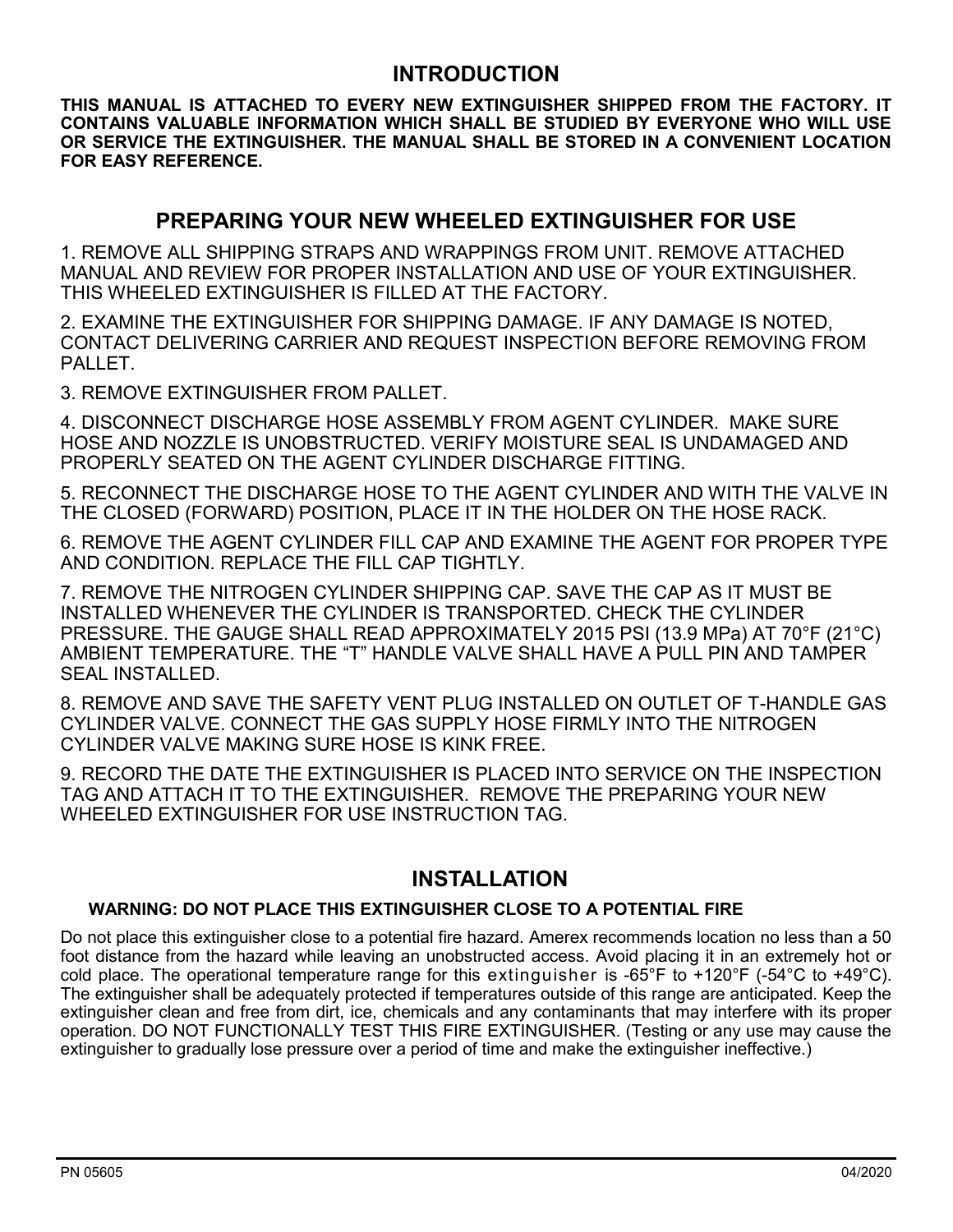## **OPERATION**

#### **NOTE: Persons expected to use this extinguisher shall be trained in initiating its operation and in the proper fire fighting technique. Familiarize all personnel with this information before an emergency occurs.**

- 1. Move the extinguisher to within approximately 50 feet of the fire site and keep extinguisher upright. Remove pull pin and pull "T" handle to open nitrogen cylinder valve. This will pressurize the extinguisher.
- 2. Remove nozzle from the mount and with the nozzle lever in the closed position, pull hose from rack.
- 3. Start back 30 feet (10 m) from the fire and aim at base of fire nearest you.
- 4. Open hose and nozzle firmly and be prepared for discharge recoil. Open nozzle by pulling the handle fully toward you. Slowly sweep side to side across the base of the fire and past both edges. Progressively follow up until the fire is extinguished.

#### **DISCHARGE TIME (APPROXIMATE) - 48 TO 60 SECONDS**

**EFFECTIVE RANGE OF THE AGENT THROW - 30 to 40 feet (9 TO 12 m)**

#### **HOSE LENGTH – 50 feet (15.24 m)**

## **SHUTDOWN**

- 1. After making sure that the fire has been completely extinguished, close the nozzle valve and then close nitrogen cylinder valve (push "T" handle to closed position). **Wheeled Extinguisher** – Tip over until it rests on both wheels and handle (in this position much of the remaining chemical will stay in the cylinder).
- 2. Open the nozzle valve slowly to clear the hose of any remaining pressure and chemical (be prepared for recoil and discharge of agent).

#### **WARNING: MAKE SURE THAT ALL PRESSURE HAS ESCAPED BEFORE ANY FURTHER DISASSEMBLY.**

- 3. Stand unit upright after complete depressurization.
	- **NOTE: Nitrogen pressure in the agent cylinder cannot escape through a disconnected nitrogen hose assembly due to a check valve in the system. Always be careful when removing the fill cap.**
- 4. Coil the extinguisher hose onto the storage rack and position the nozzle onto the mount in preparation for transport to the recharge location.

#### **CAUTION: DO NOT TRANSPORT A NITROGEN CYLINDER WITHOUT INSTALLING THE PROTECTIVE SHIPPING CAP.**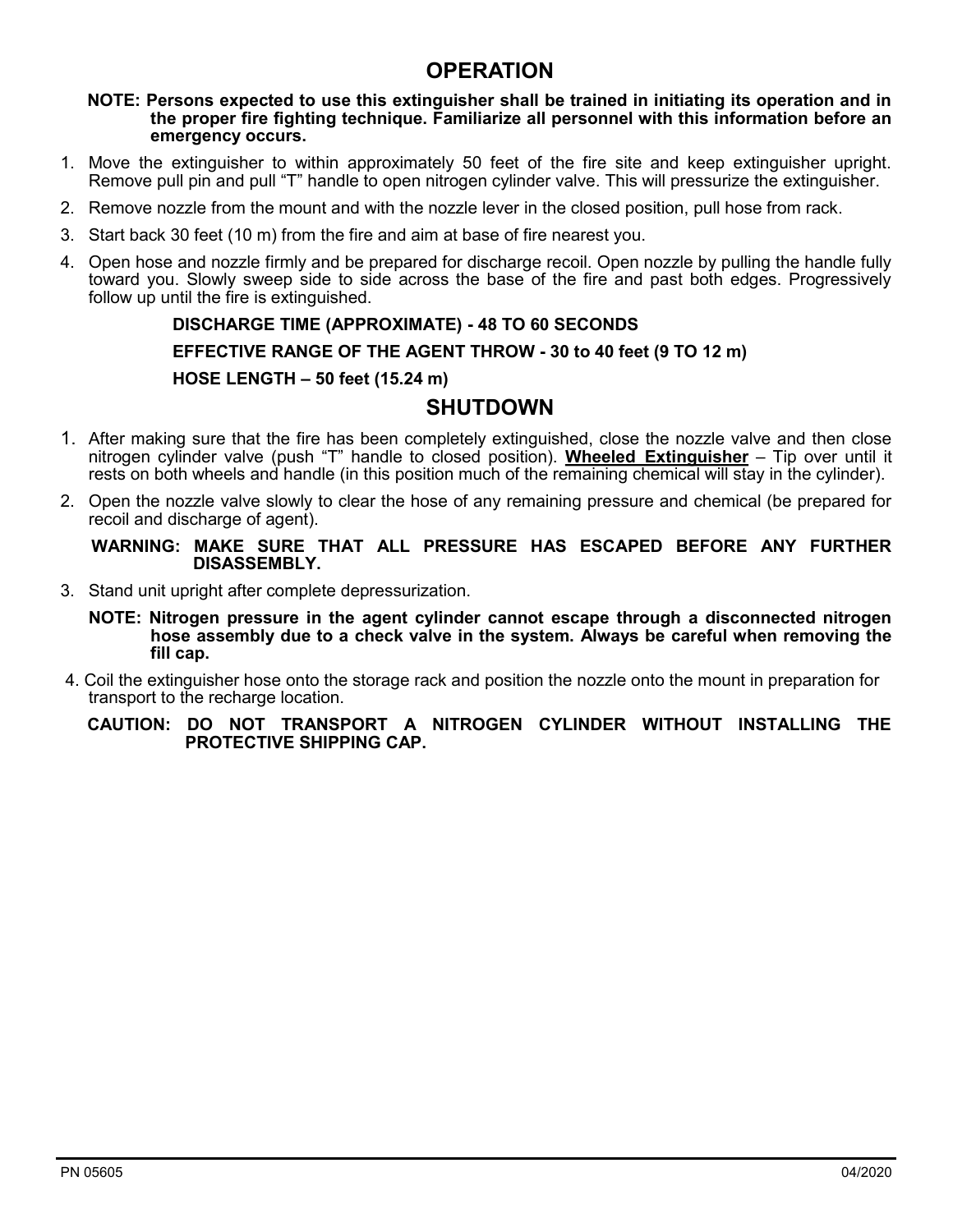## **INSPECTING THE EXTINGUISHER**

NFPA 10 - This extinguisher must be inspected at regular intervals (monthly or more often if circumstances dictate) to insure that it is ready for use. NFPA 10 - Inspection is a "quick check" that a fire extinguisher is available and is in operating condition. It is intended to give reasonable assurance that the fire extinguisher is fully charged. This is done by verifying that it is in its designated place, that it has not been actuated or tampered with and that there is no obvious physical damage or condition to prevent its operation.

# **PERIODIC INSPECTION PROCEDURES**

(Monthly or more often if circumstances dictate)

- A "quick check" shall be made of the extinguisher for the following:
- 1. Located in designated place.
- 2. No obstructions to access or visibility.
- 3. Operating instructions on pictogram and facing outward.
- 4. Tamper seal not broken or missing.
- 5. Determine fullness by weighing (full weight is noted on the nameplate).
- 6. Examine for obvious physical damage, corrosion, leakage or clogged nozzle.
- 7. Pressure gauge (nitrogen cylinder) reading in operable area.
- 8. Condition of tires & wheels, carriage, hose and nozzle.

#### **MAINTENANCE**

At least once a year or more frequently if circumstances require, maintenance shall be performed. Maintenance is a "thorough check" of the extinguisher. It is intended to give maximum assurance that a fire extinguisher will operate effectively and safely. It includes a thorough examination for physical damage or condition to prevent its operation and any necessary repair or replacement. It will normally reveal if hydrostatic testing is required.

- **NOTE**: NFPA 10 spells out wheeled extinguisher maintenance procedures. NFPA requires that regulators on wheeled extinguishers be checked annually to meet manufacturer's "dead set" and "minimum flow" recommendations. This information is provided in a special section on page 6 (Ra thru R-d) for Amerex Regulated Wheeled Models 467, 468, 469, 470, 471 & 472.
- **NOTE**: The Getz Equipment Universal Wheeled Unit Test Kit is available so that NFPA 10 required maintenance functions can be performed.

## **ANNUAL MAINTENANCE – SERVICE PROCEDURE**

#### **WARNING: BEFORE SERVICING, BE SURE THE EXTINGUISHER AGENT CYLINDER IS NOT PRESSURIZED. THIS PROCEDURE IS BEST ACCOMPLISHED WITH THE EXTINGUISHER IN AN UPRIGHT POSITION AND ON A LEVEL SURFACE.**

- 1. Clean extinguisher to remove dirt, grease or foreign material. Check to make sure that the instruction pictogram and nameplate is securely fastened and legible. Inspect the cylinders for corrosion, abrasion, dents or weld damage. If any damage is found, hydrostatically test in accordance with instructions in CGA C-1 and C-6 and NFPA 10.
- 2. Inspect the extinguisher for damaged, missing or substitute parts. A careful inspection shall be made of the safety relief (MODELS 450, 451 & 452) to make sure that it has not ruptured, corroded or been tampered with. ONLY FACTORY REPLACEMENT PARTS ARE APPROVED FOR USE ON AMEREX FIRE EXTINGUISHERS.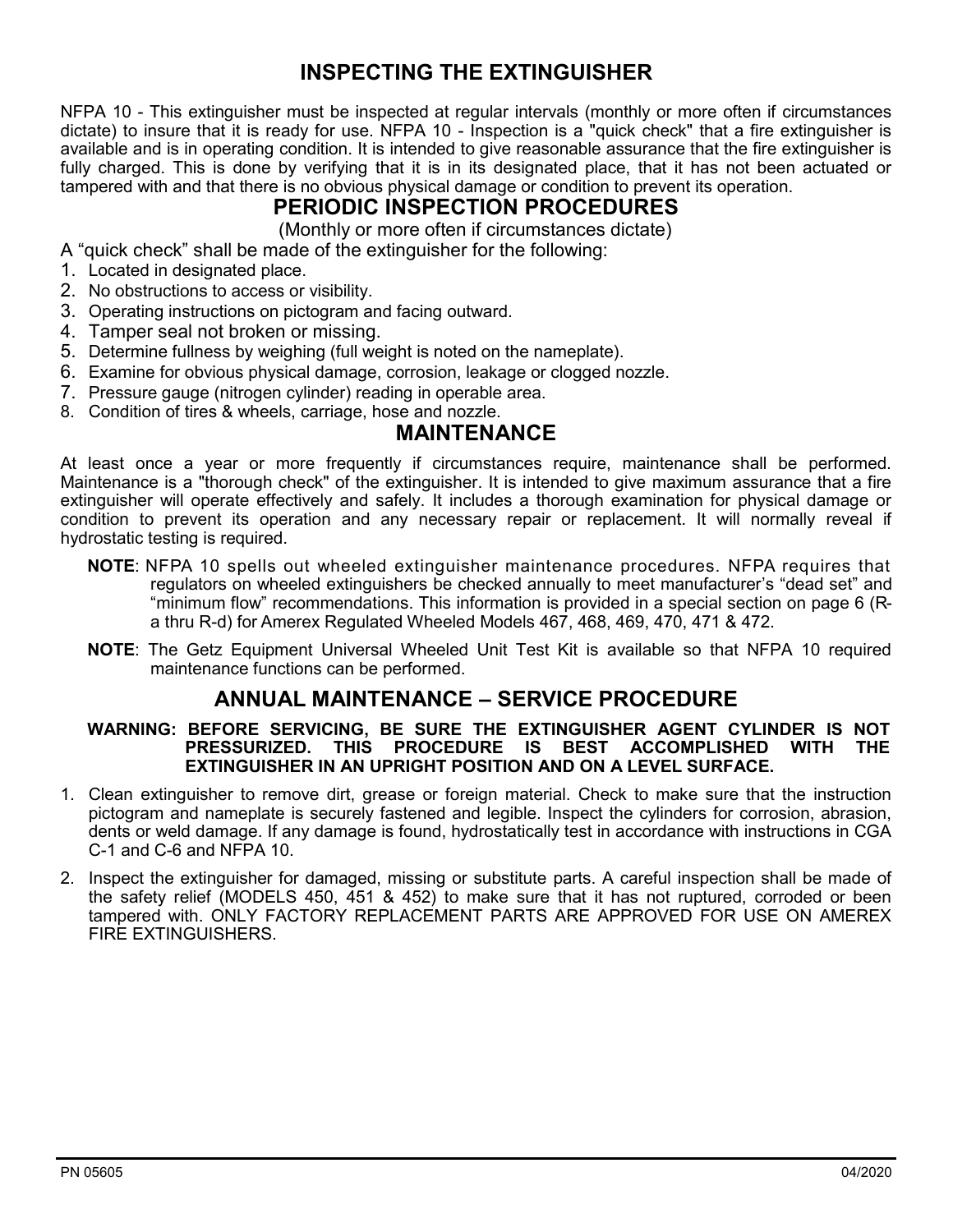- 3. Check the date of manufacture printed on the extinguisher label (nameplate) or on the agent cylinder dome. The agent cylinder, discharge hose assembly and nitrogen supply hose must be hydrostatically tested every 12 years. Test pressure:
	- a. Agent Cylinder 500 psi (3447 kPa)
	- b. Hose Assembly 300 psi (2068 kPa)
	- c. Nitrogen Supply hose assembly 3000 psi (20,684 kPa)
- 4. Check the hydrostatic test date on the crown of the nitrogen cylinder. The nitrogen cylinder must be retested in accordance with DOT regulations.
- 5. Check the gauge on the nitrogen cylinder. If the pressure is below 1700 psi (11.7 MPa) re-pressurize the cylinder to 2015 psi (13.9 MPa) or replace it. A low gauge pressure may indicate leakage. Check for leaks. A low gauge reading may also result from low temperature. See the temperature/pressure relationship chart in the Troubleshooting Guide. Check the tamper seal on the nitrogen valve and replace if necessary.
- 6. Wheeled extinguishers Inspect the wheels to insure they rotate freely. Lubricate as required.
	- **WARNING: THE FOLLOWING STEPS SHALL ONLY BE PERFORMED BY PROFESSIONALLY TRAINED AND QUALIFIED SERVICE PERSONNEL THOROUGHLY FAMILIAR WITH INDUSTRY SERVICE PROCEDURES AND SAFETY PRECAUTIONS AND HAVING THE NECESSARY EQUIPMENT TO PERFORM THE SERVICE PROPERLY. ALL EXTINGUISHER AND SERVICE EQUIPMENT COMPONENTS, FITTINGS AND ADAPTERS MUST BE IN GOOD CONDIITON AND PROPERLY CONNECTED.**

## **MAINTENANCE OF REGULATED WHEELED EXTINGUISHERS**

**NOTE: Steps R-a thru R-d apply to models with a Regulator. These procedures shall be performed only by professionally trained and qualified service personnel thoroughly familiar with industry service procedures and safety precautions. All extinguisher and service equipment components, fittings and adapters must be in good condition and properly connected.**

The only regulator used on Amerex dry chemical regulated wheeled extinguishers is Victor PN 1333, Model 450E.

#### **NOTE: Prior to performing minimum flow check, make sure that the nitrogen cylinder valve ("T" handle or handwheel) is FULLY OPEN so that it does not restrict or alter the readings.**

- R-a. Disconnect the regulator from the agent cylinder. Visually examine the regulator and high pressure hose for signs of damage, corrosion or deterioration. To perform the regulator static pressure, dead set and minimum pressure flow rate checks. Connect the proper hose service kit adapter to the low pressure outlet port of the regulator. Connect the service kit hose assembly and flow chamber to the regulator low pressure port adapter.
- R-b.Make sure all service kit connections are secure and that the kit flow chamber valve is **closed**. Check nitrogen cylinder pressure to ensure that it is within the acceptable operating pressure range (1,700 psi, 11.7 MPa minimum). Hold the kit flow chamber in one hand and slowly open the nitrogen cylinder (with either the "T" handle operating lever or by turning the handwheel if so equipped). Observe flow chamber pressure reading to see if it is within the specified static dead set pressure of 140 psi (965 kPa) minimum.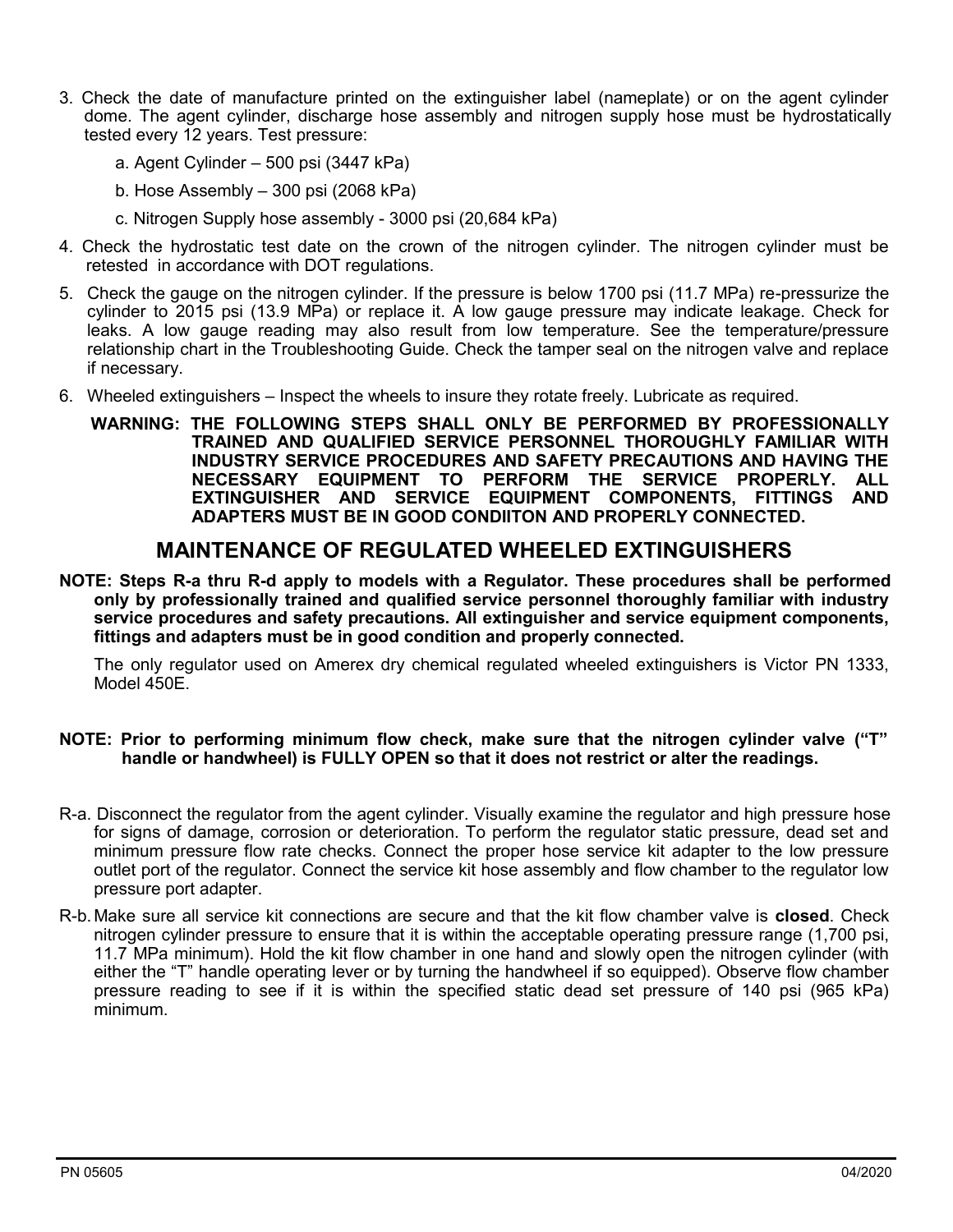#### **WARNING: IF THE PRESSURE READING EXCEEDS THE GIVEN PARAMETERS, QUICKLY CLOSE THE NITROGEN CYLINDER "T" HANDLE OR HANDWHEEL VALVE AND VENT THE PRESSURE BY OPENING THE FLOW CHAMBER BALL VALVE. REGULATORS CANNOT BE FIELD ADJUSTED – THEY MUST BE REPLACED IF FOUND TO BE OUT OF TOLERANCE.**

- R-c. Observe the proper regulator static dead set pressure for a minimum of one minute then fully open the flow chamber valve for 1-2 seconds and observe the pressure reading to ensure that the flow pressure is between 225 and 245 psi (1551 and 1689 kPa). Close the nitrogen cylinder valve after the test and vent the flow chamber pressure by opening the flow chamber valve.
- R-d. Disconnect the service kit quick connect adapter from the low pressure regulator and reinstall the regulator securely to the agent cylinder. (THIS STEP IS FOR REGULATED EXTINGUISHERS ONLY)
- 7. Disconnect the discharge hose from the agent cylinder. Check the couplings, hose and hose gaskets for damage or deterioration – replace as necessary.
- 8. To perform an operational integrity check on the discharge hose and valve/nozzle combination:
	- a. Connect the test kit hose adapter to the female end of the discharge hose.
	- b. Connect the discharge valve/nozzle to the hose and properly secure it.
	- c. Connect a properly regulated and verified nitrogen pressure source (set to the extinguisher operating pressure 235-245 psi) to the test kit hose adapter.
	- d. Slowly pressurize the discharge hose/valve/nozzle assembly to the extinguisher operating pressure and check for leaks or distortion.
	- e. Operate the discharge valve lever to ensure proper operation and to clear the hose of any obstructions (if hose is obstructed – refer to Troubleshooting section of this manual.
	- f. Close the nitrogen pressure source and slowly relieve remaining pressure by fully opening the discharge valve lever.
- 9. Remove the agent cylinder fill cap and examine it closely for any signs of damage, cracks or thread wear. Clean the agent cylinder fill cap threads and thread vent port on the cap with a stiff bristle nylon brush. Remove the fill cap gasket and check for wear, cracks or tears – replace if necessary. Lightly lubricate the gasket with V-711 and reinstall.
- 10. Examine the dry chemical agent for proper type and condition. Replace chemical that is contaminated, caked or other than the type indicated on the nameplate (label). Do not trust the height of the chemical in the cylinder when determining agent fill. Dry chemical settles and the only true indication of agent fill is to weigh the extinguisher and compare with the weight indicated on the nameplate (label).
- 11. Place the service kit Vent Spacer on top of the agent cylinder fill opening collar. Check again to see that the fill cap thread vent is clean and that the agent fill cap gasket is in place. Install the agent fill cap securely over the vent spacer.

**CAUTION: (STEP 12) The agent cylinder cap threads must be clear and the cap securely installed onto the vent spacer and agent cylinder to allow pressure to slowly vent after performing the siphon tube clearing and gas tube integrity checks.**

- 12. To perform a siphon tube clearing and gas tube integrity check:
- a. Remove the service kit Agent Hose Adapter from the discharge hose assembly and install it securely onto the agent cylinder siphon tube outlet.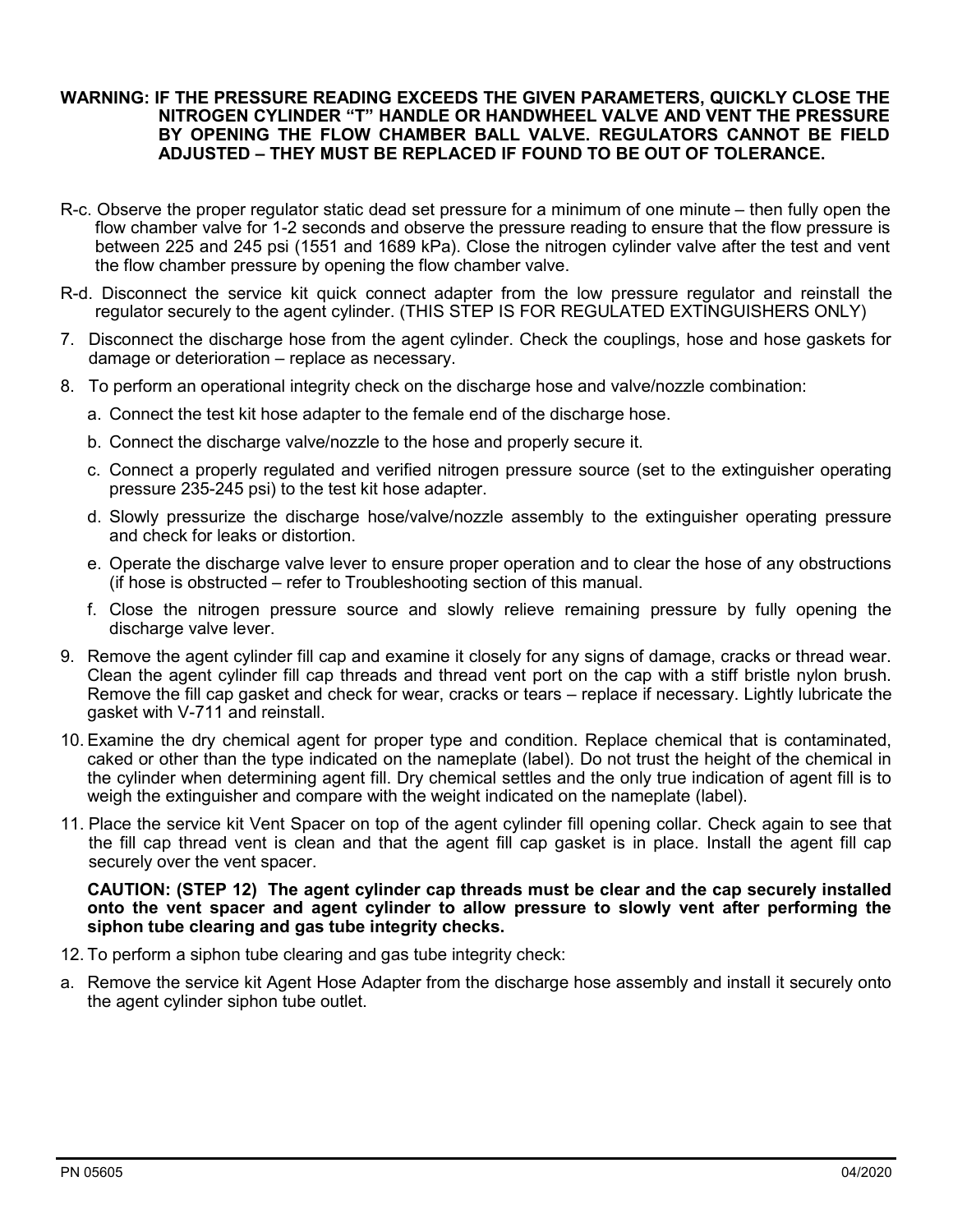- b. Using a regulated nitrogen pressure source set to the extinguisher operating pressure, slowly and briefly pressurize the agent cylinder (**the siphon tube shall be clear within a couple of seconds and the agent cylinder pressure slowly vent from the fill cap thread vent)**. Pressure and/or dry chemical agent leaks from the gas tube inlet port (where the nitrogen hose connects) will indicate a defective gas tube and will require that the agent cylinder be emptied and the gas tube replaced.
- c. Close the nitrogen pressure source and allow all pressure to slowly vent from the thread vent port on the fill cap.
- d. AFTER ALL PRESSURE HAS BEEN RELIEVED, **SLOWLY** OPEN THE FILL CAP AND **REMOVE THE TEST KIT VENT SPACER.**
- e. Re-examine the agent to determine if any obstructions were cleared from the siphon tube and have risen to the surface.
- f. Clean the fill cap and agent cylinder thread surfaces. Securely install the fill cap gasket and fill cap.

#### **NOTE: THIS STEP (R-d.) IS FOR REGULATED EXTINGUISHERS ONLY**

R-d. Disconnect the service kit quick connector adapter from the low pressure port of the regulator and reinstall the regulator securely to the agent cylinder.

- 13. Disconnect the high pressure hose from the nitrogen cylinder valve. Securely install the service kit Nitrogen Cylinder Pressure Check Gauge Assembly to the nitrogen cylinder valve outlet and verify the indicated cylinder gauge pressure. Nitrogen pressure shall conform to the temperature correction chart provided in the Troubleshooting section of this manual. Close the nitrogen cylinder valve and disconnect the Pressure Check Gauge Assembly.
	- **WARNING: IF THE NITROGEN CYLINDER VALVE HAS A "T" HANDLE QUICK OPENING OR A HANDWHEEL QUICK OPENING TRIP RELEASE, THE SAFETY VENT PLUG SHIPPED WITH THE EXTINGUISHER, OR THE TEST KIT SAFETY VENT PLUG MUST BE INSTALLED TO PROTECT SERVICE PERSONNEL FROM A HIGH VELOCITY DISCHARGE IN CASE THE LEVER IS ACCIDENTALLY OPENED.**
- 14. Install a new Amerex Moisture Seal per instructions in the package. Securely connect the discharge hose to the extinguisher. **When assembling the hose to the agent cylinder or nozzle to the hose, tighten the coupling ¼ turn after contacting the hose gasket**.
- 15. Coil the hose on to the extinguisher hose rack using the Reverse Loop Procedure (see instructions in this manual). Install shut-off nozzle with the lever in the Closed (forward) position into the nozzle mount.
- 16. Remove the safety vent plug from the nitrogen cylinder. Reconnect the high pressure hose securely to the nitrogen cylinder valve. Wipe the extinguisher clean. Record service data on the inspection tag according to NFPA 10 requirements and attach to extinguisher. Return extinguisher to its proper location.

### **RECHARGE**

**NFPA 10 – Recharging is the replacement of the extinguishing agent and also includes the expellant gas for this type of extinguisher.**

## **RECHARGING PROCEDURE**

**WARNING: BEFORE ATTEMPTING TO RECHARGE, BE SURE THIS EXTINGUISHER IS COMPLETELY DEPRESSURIZED. THERE IS A CHECK VALVE IN THE SYSTEM WHICH PREVENTS NITROGEN PRESSURE FROM ESCAPING FROM THE AGENT CYLINDER WHEN THE NITROGEN HOSE IS DISCONNECTED. THE AGENT CYLINDER MAY BE PRESSURIZED EVEN THOUGH NO PRESSURE ESCAPES FROM THE CYLINDER NITROGEN CONNECTION.**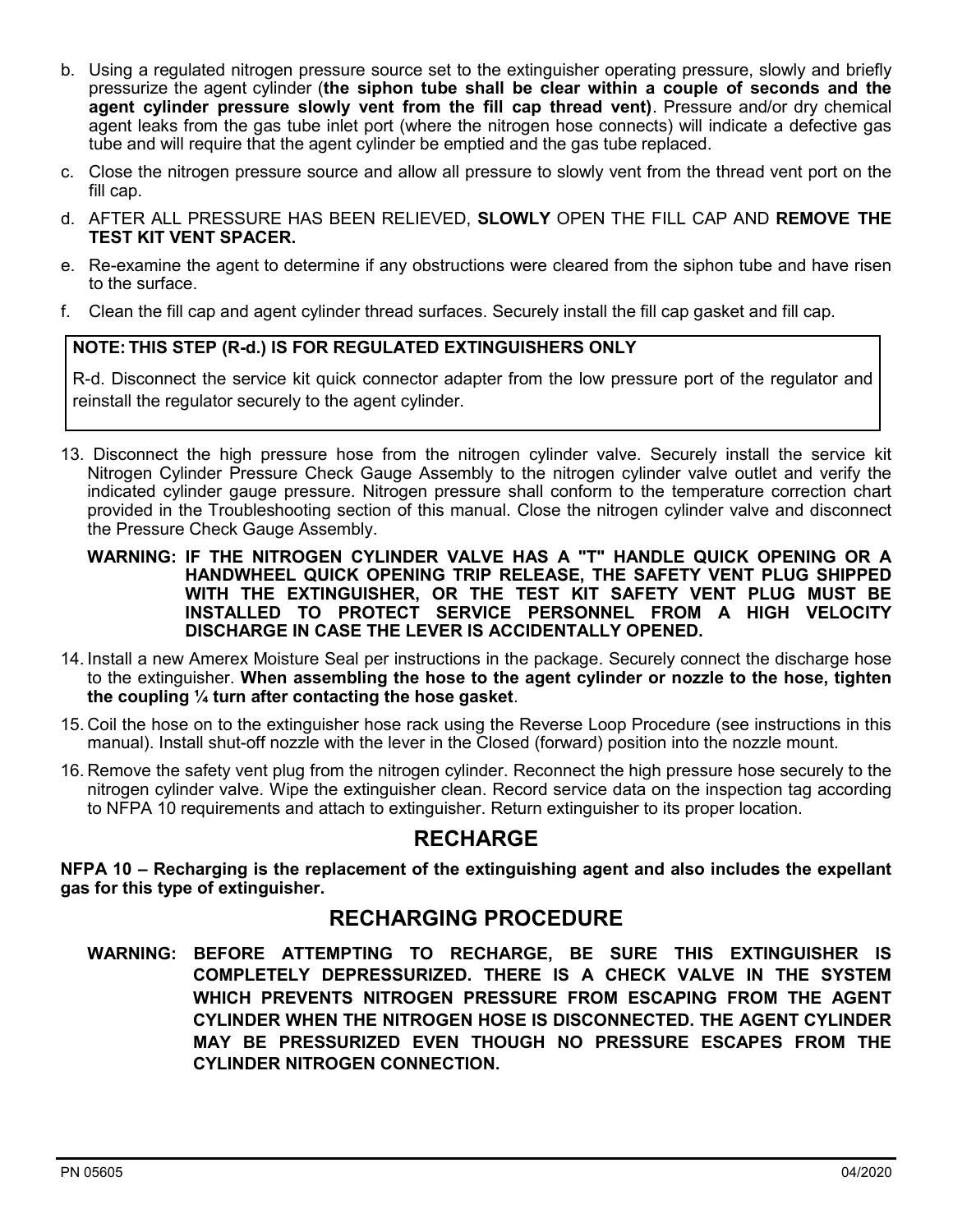**NOTE: Proper procedure for recharging any dry chemical extinguisher includes the use of a closed recovery system (NFPA 10). Getz Equipment offers several systems ideal for this application that provides for the recovery of the remaining agent by direct discharge into the system, trapping the "fines" while allowing the nitrogen to escape and provides a more accurate fill of the extinguisher.** 

#### **IF A "CLOSED RECOVERY SYSTEM" IS NOT AVAILABLE PROCEED AS FOLLOWS:**

- 1. To depressurize:
	- a. Close the nitrogen cylinder valve.
	- b. Carefully tip extinguisher over until it rests on both wheels and handle. (In this position much of the agent will remain in the cylinder).
	- c. Open nozzle valve slowly to clear hose of any remaining pressure and chemical (be prepared for a recoil and discharge of agent).
	- d. Insure that all pressure has escaped before further disassembly.
	- e. Stand extinguisher upright after complete depressurization.
- 2. Complete items 1-6 of Maintenance Procedures. Carefully remove the fill cap. Detach discharge hose from the agent cylinder and the nozzle assembly from the hose. Blow out any chemical remaining in the hose. While performing this procedure, all parts and seals shall be cleaned, inspected and replaced where necessary.
- 3. Remove shutoff nozzle assembly from discharge hose and clean thoroughly. Check to make sure that the valve is closed when the lever is in the forward position (toward the nozzle tip).
- 4. Detach hose from nitrogen cylinder, install the shipping cap, unscrew the wing nuts and remove the nitrogen cylinder from the extinguisher.
- 5. Remove the 50' discharge hose from the storage rack and disconnect the hose from the agent cylinder fitting. Blow out any dry chemical agent remaining in the hose. Clean hose – remove and discard the hose gasket from the female coupling.
- 6. Remove remainder of ruptured moisture seal from the agent cylinder fitting. Replace with new Moisture Seal Assembly. **Carefully follow the installation instructions on the Moisture Seal Assembly package.**
- 7. Remove the agent cylinder fill cap and gasket. Clean fill cap threads and vent port, lubricate the cap gasket and set parts aside. Check the condition and type of any remaining chemical (replace any dry chemical that is contaminated or caked). Fill extinguisher with the type and amount of dry chemical shown on the extinguisher nameplate (label) – verify gross weight. Clean agent cylinder collar threads. Install the fill cap and tighten securely.

#### **WARNING: DO NOT OVERFILL THE EXTINGUISHER. THIS COULD CAUSE A MALFUNCTION. DO NOT MIX TYPES OF AGENTS – THIS CAN CAUSE A DANGEROUS PRESSURE BUILD UP AND REDUCE EXTINGUISHER EFFECTIVENESS.**

- 8. Install the proper nitrogen cylinder (pressurized to 2015 psi, 13.89 MPa), remove the shipping cap, place on the extinguisher and attach the nitrogen hose.
- 9. Reattach the discharge hose to the extinguisher (tighten hand tight plus a  $\frac{1}{4}$  turn). Properly coil the hose onto the storage rack (see page 11). Reattach the shutoff nozzle firmly to the hose and store it in the mount with the shutoff lever in the **closed** (forward) position.
- 10. Record the service date on the inspection tag and place the extinguisher in its proper location.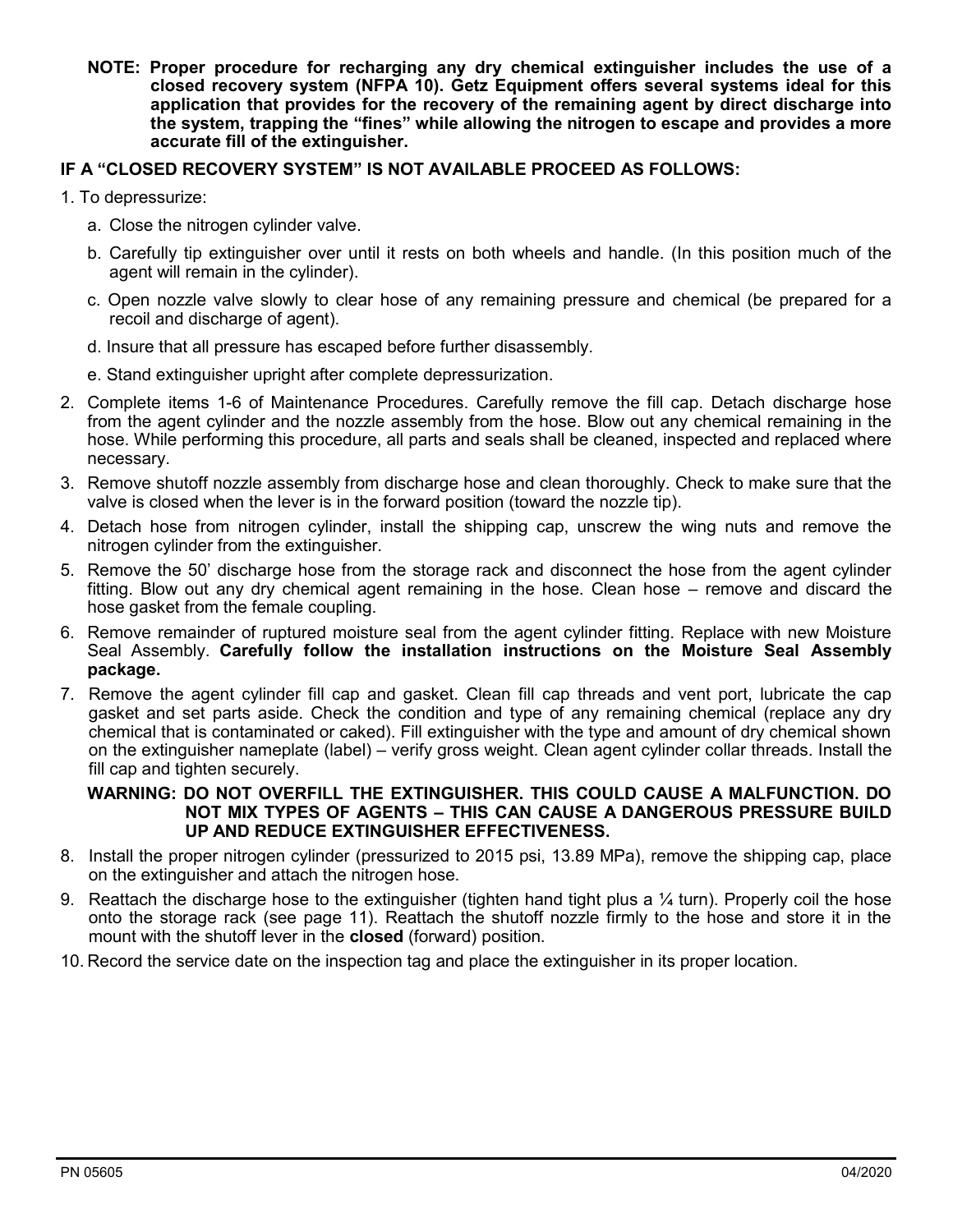# **TROUBLESHOOTING GUIDE**

**WARNING: BEFORE ATTEMPTING TO CORRECT ANY LEAKAGE PROBLEM, BE SURE THAT THE AGENT CYLINDER IS COMPLETELY DEPRESSURIZED. Always use caution when opening the shutoff nozzle or any other connection as a leaking nitrogen cylinder valve seat may have pressurized the agent cylinder. Refer to the recharge procedure for proper method of depressurization.**

|    | <b>PROBLEM</b>                                                                                                                                    | <b>CORRECTIVE ACTION</b>                                                                                                                                                                                                                                                                                                   |  |
|----|---------------------------------------------------------------------------------------------------------------------------------------------------|----------------------------------------------------------------------------------------------------------------------------------------------------------------------------------------------------------------------------------------------------------------------------------------------------------------------------|--|
|    | cylinder<br>Nitrogen<br>gauge                                                                                                                     | Temperature may have affected the pressure reading                                                                                                                                                                                                                                                                         |  |
|    | reads low or high                                                                                                                                 | $35^\circ$<br>$70^{\circ}$<br>120°<br>Temperature (F)                                                                                                                                                                                                                                                                      |  |
| 1. |                                                                                                                                                   | $2^{\circ}$<br>21°<br>49°<br>Temperature (C)                                                                                                                                                                                                                                                                               |  |
|    |                                                                                                                                                   | <b>Recommended Pressure</b>                                                                                                                                                                                                                                                                                                |  |
|    |                                                                                                                                                   | 1880<br>2015<br>2200<br>psi                                                                                                                                                                                                                                                                                                |  |
|    |                                                                                                                                                   | <b>MPa</b><br>13.0<br>13.9<br>15.2                                                                                                                                                                                                                                                                                         |  |
|    |                                                                                                                                                   | <b>Minimum Pressure</b>                                                                                                                                                                                                                                                                                                    |  |
|    |                                                                                                                                                   | 1590<br>1700<br>1900<br>psi                                                                                                                                                                                                                                                                                                |  |
|    |                                                                                                                                                   | MPa<br>11.0<br>11.7<br>13.1                                                                                                                                                                                                                                                                                                |  |
|    |                                                                                                                                                   | NO CORRECTIVE ACTION IS REQUIRED IF THE PRESSURE<br>IS WITHIN PARAMETERS STATED ABOVE.                                                                                                                                                                                                                                     |  |
| 2. | Nitrogen pressure is too low.<br>Valve is closed. Tamper seal<br>is intact. There is pressure in<br>nitrogen<br>the<br>agent<br>and<br>cylinders. | Valve seat has leaked and has pressurized the agent cylinder.<br>Follow Recharge Procedure for restoring the extinguisher to<br>service.                                                                                                                                                                                   |  |
| 3. | Nitrogen pressure is too low.<br>Valve is closed. Tamper seal<br>intact.<br>No<br>pressure<br>is<br>the<br>observed<br>in<br>agent                | Leakage in the nitrogen valve at other than the valve seal.<br>Replace with a properly charged nitrogen cylinder.                                                                                                                                                                                                          |  |
| 4. | Shutoff nozzle does not move<br>freely.                                                                                                           | Disassemble, clean and lubricate.                                                                                                                                                                                                                                                                                          |  |
| 5. | Unable to remove the agent<br>cylinder cap.                                                                                                       | Agent cylinder may be pressurized. Make no further attempt to<br>remove the cap until this is checked. See the Recharge<br>Procedure for proper depressurization method.                                                                                                                                                   |  |
| 6. | Nitrogen hose cut, cracked or<br>abraded.                                                                                                         | Replace hose assembly.                                                                                                                                                                                                                                                                                                     |  |
| 7. | Chemical agent and pressure<br>leaking from the safety disc<br>assembly. (Models 450, 451,<br>452)                                                | Inspect safety outlet for tightness or damage. Tighten if<br>necessary. NOTE: Only tighten the large hex nut of the<br>assembly. The small round nut containing the holes is factory set<br>to a specific torque value. Do not attempt to adjust. If damaged<br>or ruptured, replace complete Amerex Safety Disc Assembly. |  |